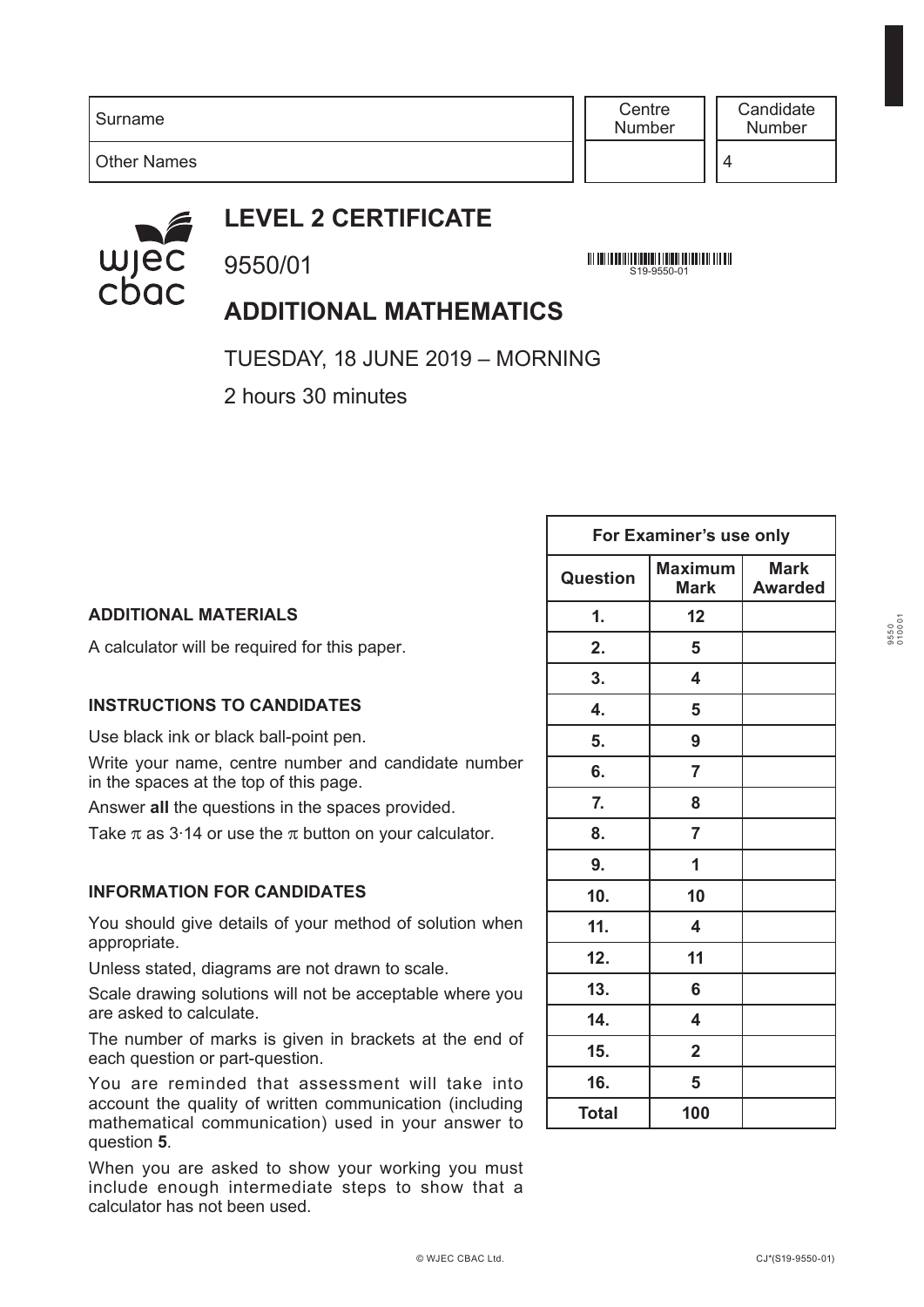| (a) | (i)   | Factorise $27x^2 + 6x - 5$ .<br>[2]                                                               | Examiner<br>only |
|-----|-------|---------------------------------------------------------------------------------------------------|------------------|
|     | (ii)  | <b>Hence</b> solve the equation $27x^2 + 6x - 5 = 0$ .                                            | $[2]$            |
| (b) | (i)   | Express $x^2 + 10x + 35$ in the form $(x + a)^2 + b$ , where a and b are integers to be<br>found. | $[2]$            |
|     | (ii)  | <b>Hence,</b> find the least value of $x^2 + 10x + 35$ .                                          | $[1]$            |
|     | (iii) | What is the value of x when $x^2 + 10x + 35$ has its least value?                                 | $[1]$            |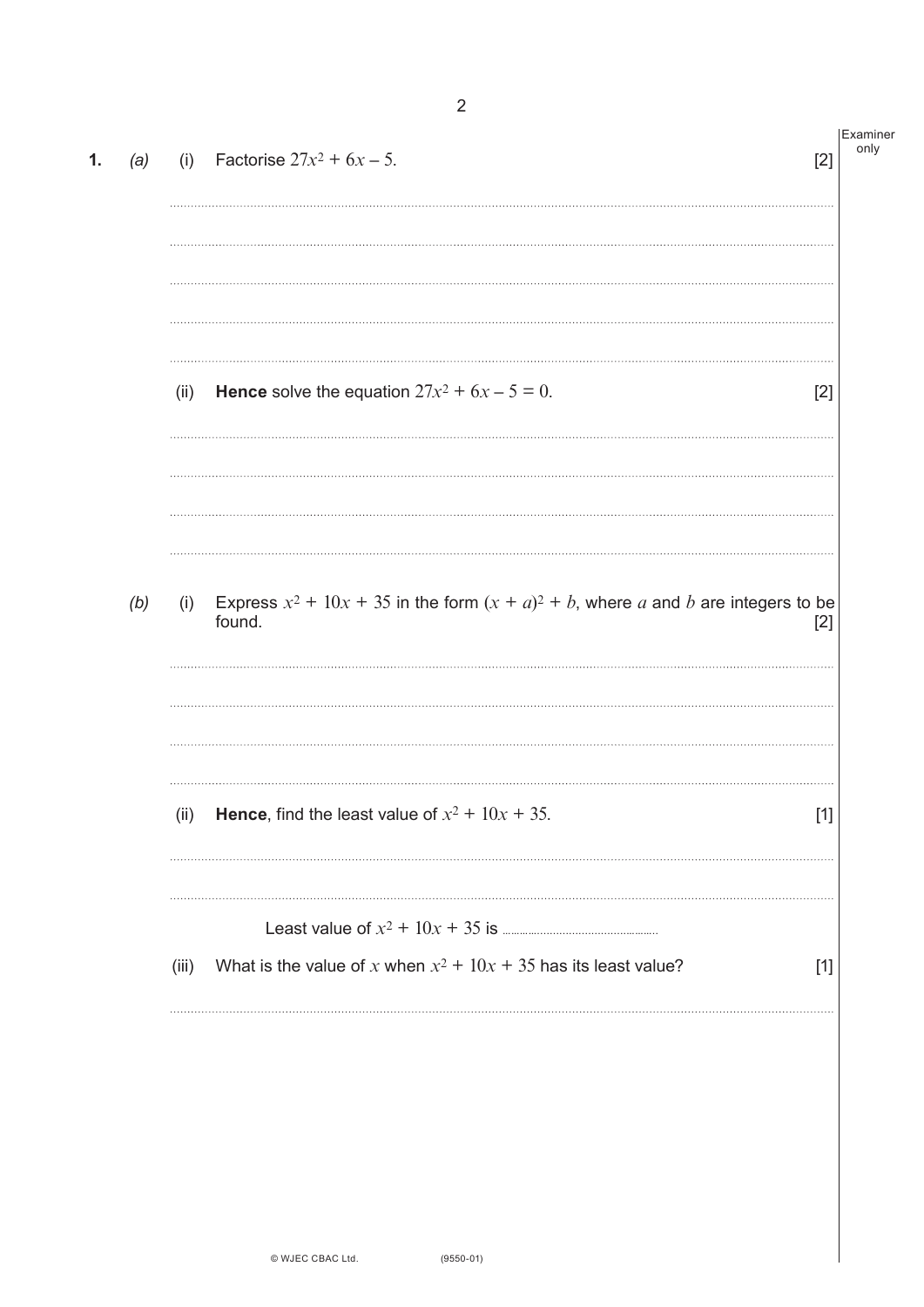Examiner only *(c)* **Do not use a calculator** to answer this question. Solve, by completing the square,  $x^2 = 22x - 5$ . You must show all your working and leave your answer in surd form. [4]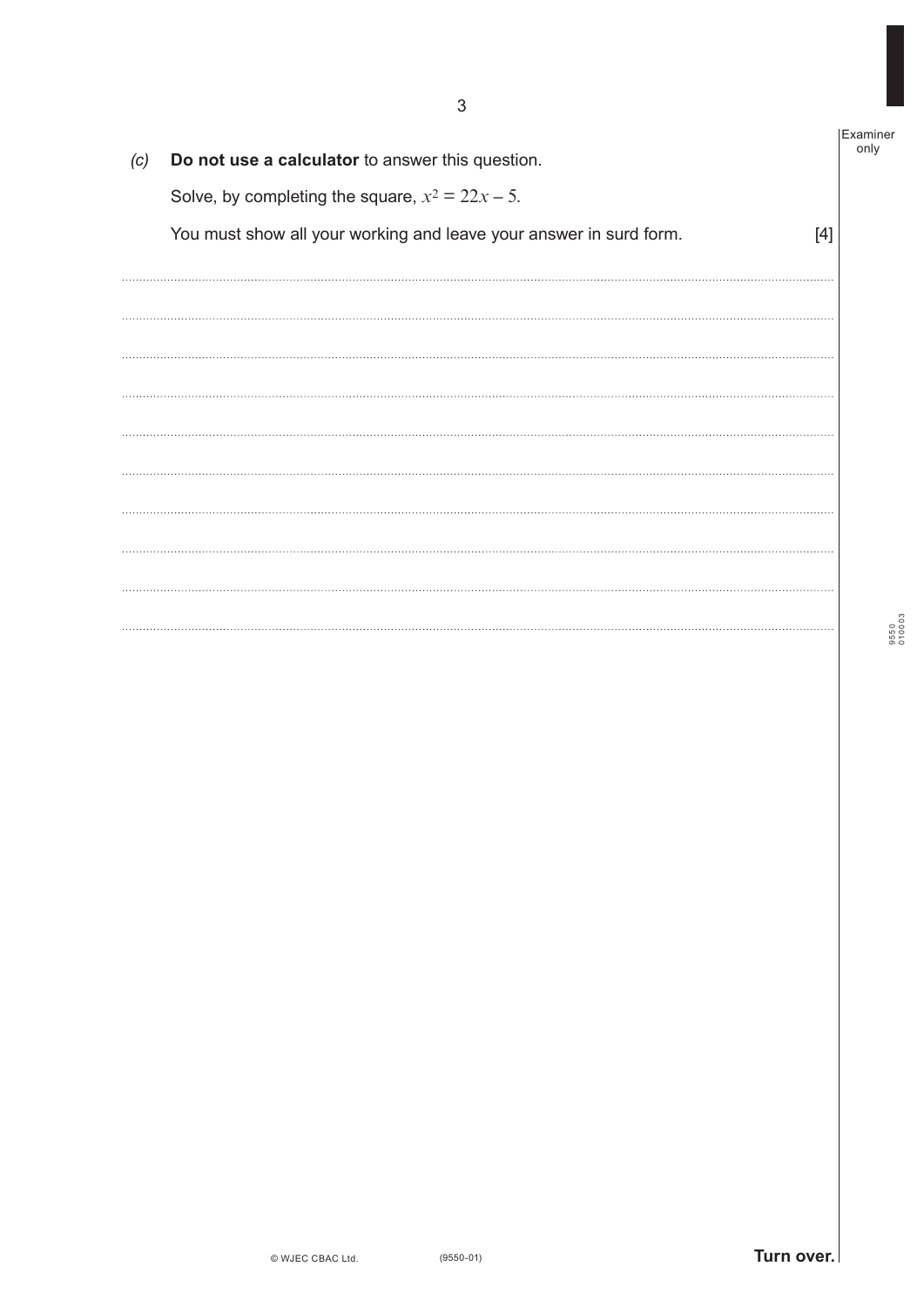| <b>2.</b> Find $\frac{dy}{dx}$ for <b>each</b> of the following.                             | Examiner<br>only |
|----------------------------------------------------------------------------------------------|------------------|
| (a) $y = 10x^4 + 3x^2 - 5$ .<br>$[3]$                                                        |                  |
| (b) $y = \frac{2}{x^{11}}$ .<br>$[1]$                                                        |                  |
|                                                                                              |                  |
| (c) $y = x^{\frac{7}{8}}$ .<br>$[1]$                                                         |                  |
| 3. Prove that $\frac{x}{2} - \frac{x+3}{5} + \frac{x+5}{11} = \frac{43x-16}{110}$ .<br>$[4]$ |                  |
|                                                                                              |                  |
|                                                                                              |                  |
|                                                                                              |                  |
|                                                                                              |                  |
|                                                                                              |                  |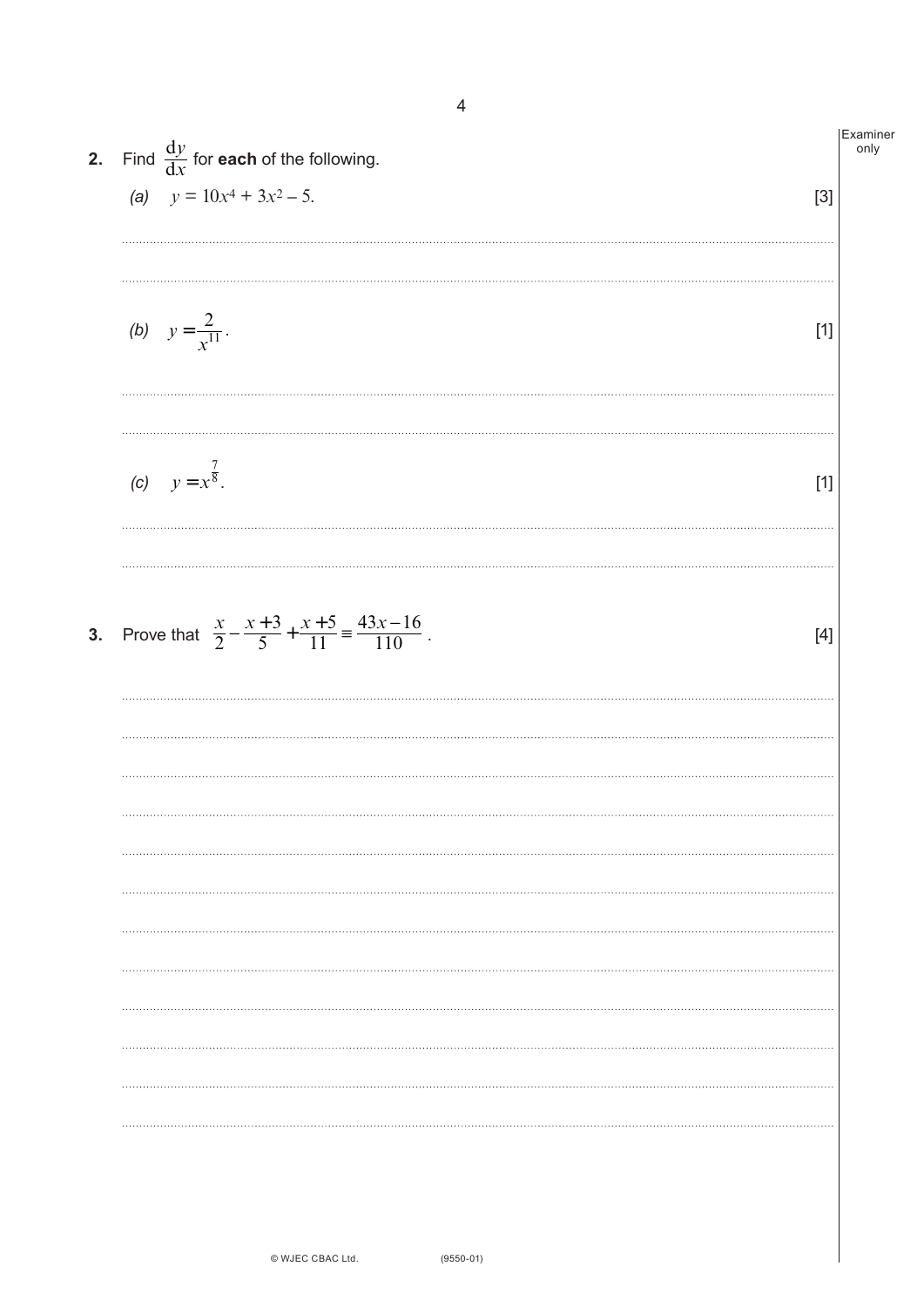| 4. Given that $y = x^2 + 7x + 2$ , find $\frac{dy}{dx}$ from first principles. | [5] | Examiner<br>only |
|--------------------------------------------------------------------------------|-----|------------------|
|                                                                                |     |                  |
|                                                                                |     |                  |
|                                                                                |     |                  |
|                                                                                |     |                  |
|                                                                                |     |                  |
|                                                                                |     |                  |
|                                                                                |     | 9550<br>010005   |
|                                                                                |     |                  |
|                                                                                |     |                  |
|                                                                                |     |                  |
|                                                                                |     |                  |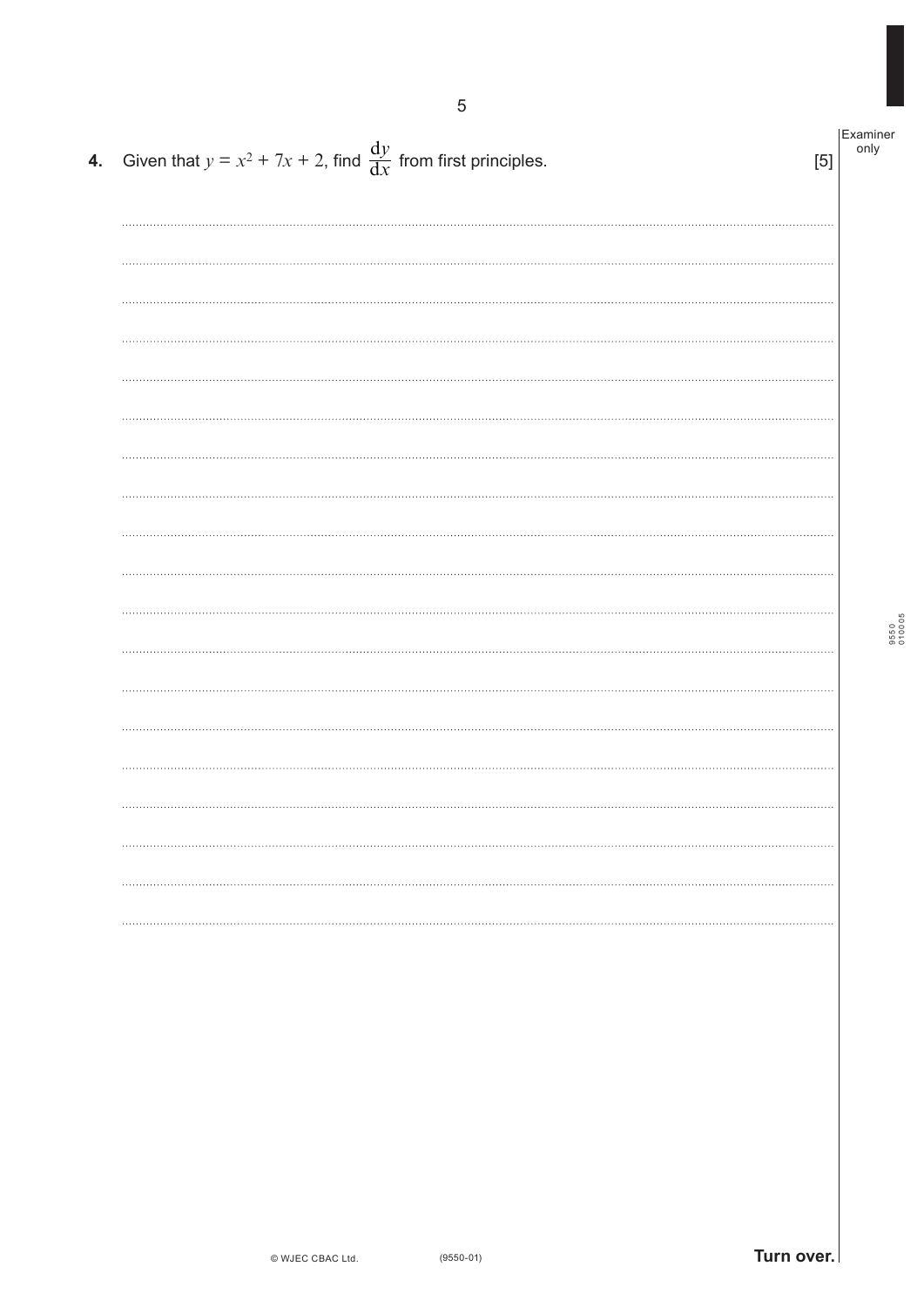## **5.** *You will be assessed on the quality of your written communication in this question.*

The 3D shape below is such that:

- **•** Trapezium *ABCG* is congruent to trapezium *FHDE*,
- **•** all the other faces are rectangles.

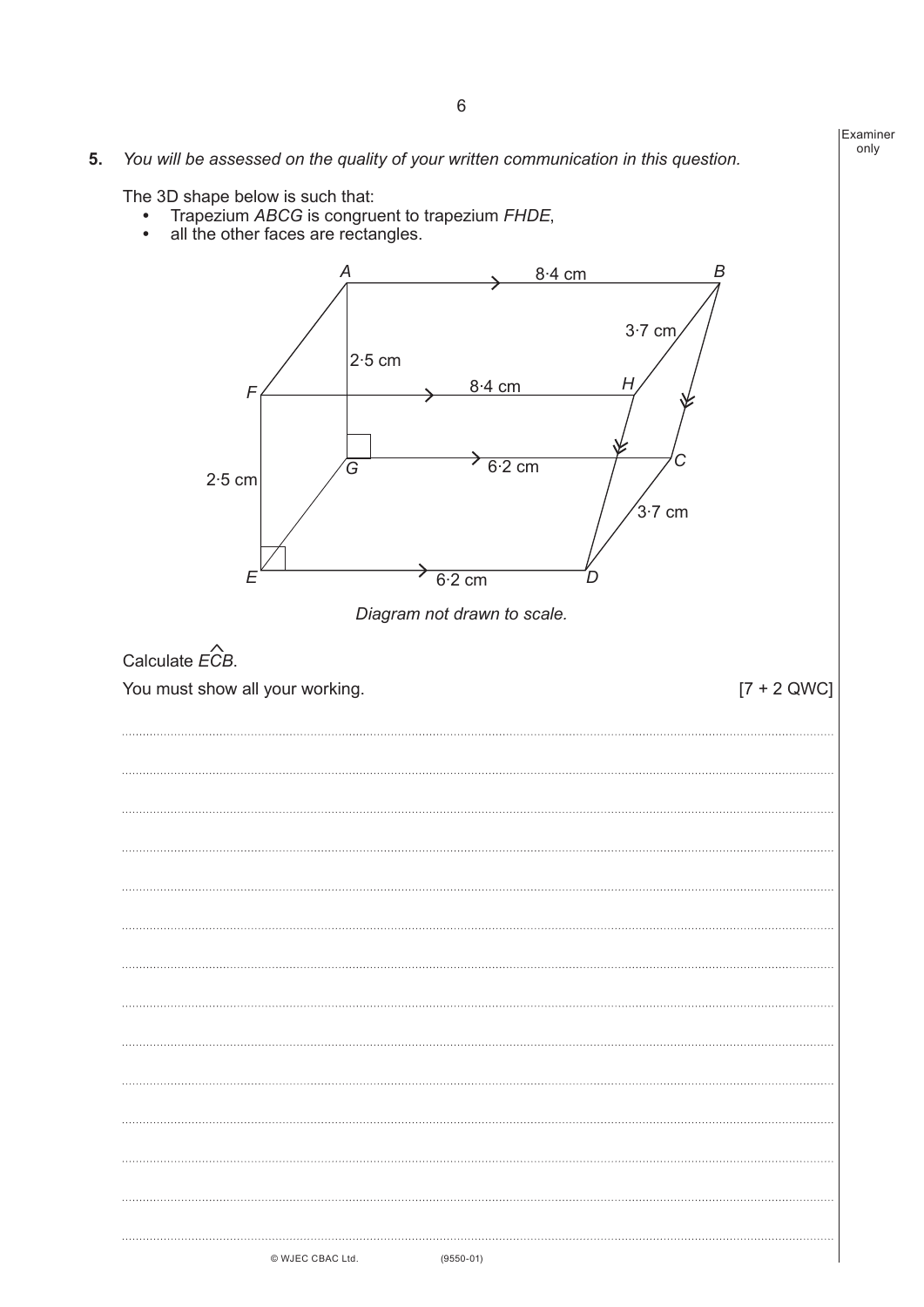| (a) | Do not use a calculator to answer this question.                                       |       | Examiner<br>only |
|-----|----------------------------------------------------------------------------------------|-------|------------------|
|     | Simplify $\frac{2}{6+\sqrt{3}}$ .                                                      |       |                  |
|     | Give your answer in the form $\frac{a+b\sqrt{c}}{d}$ where a, b, c and d are integers. |       |                  |
|     | You must show all your working.                                                        | $[3]$ |                  |
|     |                                                                                        |       |                  |
|     |                                                                                        |       |                  |
|     |                                                                                        |       |                  |
|     |                                                                                        |       |                  |
|     |                                                                                        |       |                  |
|     |                                                                                        |       |                  |
|     |                                                                                        |       |                  |
|     |                                                                                        |       |                  |
|     |                                                                                        |       |                  |
|     |                                                                                        |       |                  |
| (b) | Showing all your working, simplify each of the following.                              |       |                  |
|     | (i)                                                                                    | $[2]$ |                  |
|     | $\frac{y^{-\frac{3}{5}} \times y^{\frac{4}{5}}}{\frac{3}{4}}$                          |       |                  |
|     |                                                                                        |       |                  |
|     |                                                                                        |       |                  |
|     |                                                                                        |       |                  |
|     |                                                                                        |       |                  |
|     |                                                                                        |       |                  |
|     | (ii)                                                                                   | [2]   |                  |
|     | $\frac{x^{\frac{2}{7}}+6x^{\frac{3}{7}}}{2x^{\frac{2}{7}}}.$                           |       |                  |
|     |                                                                                        |       |                  |
|     |                                                                                        |       |                  |
|     |                                                                                        |       |                  |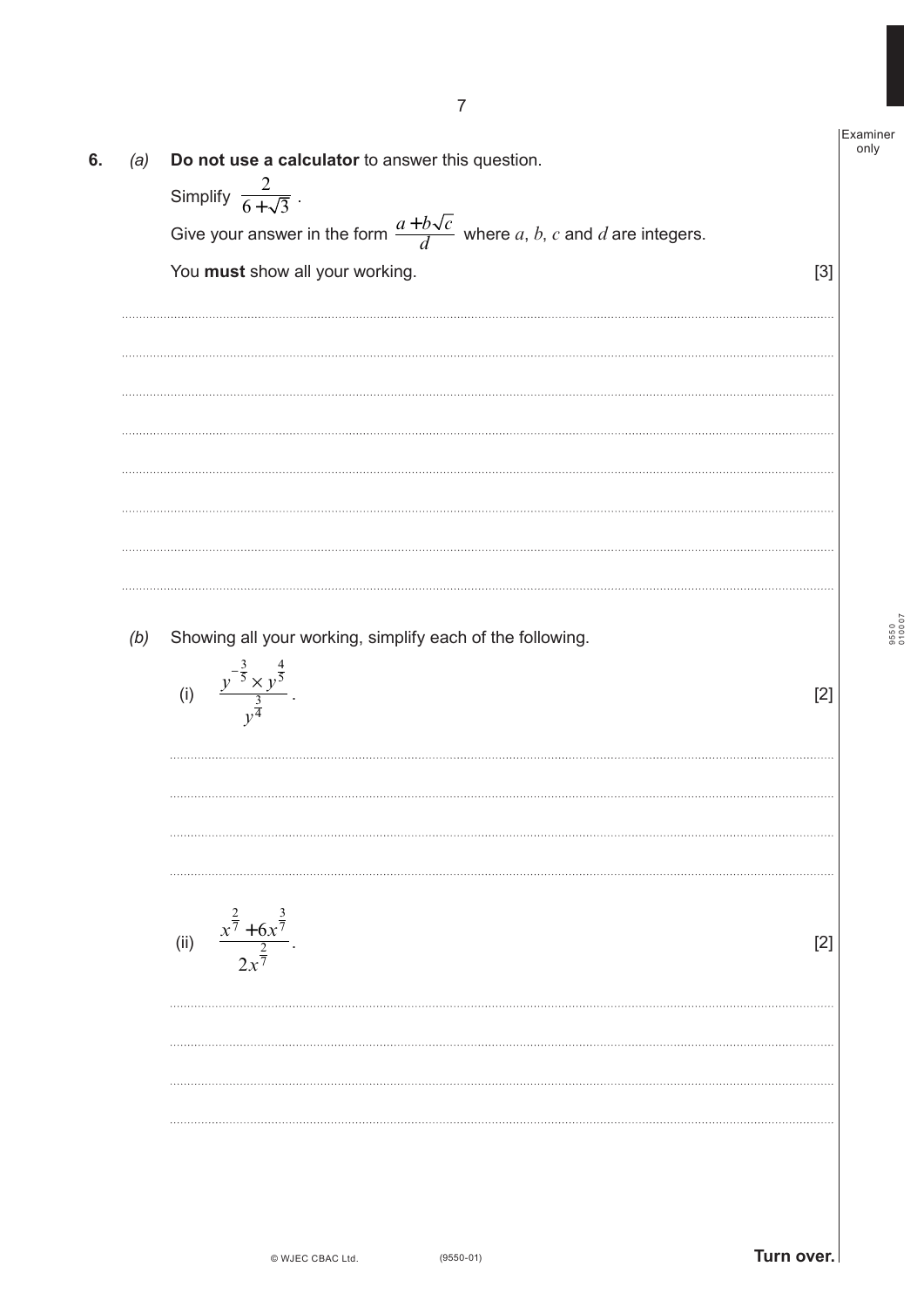| 7. | (a) | Find the remainder when $x^3 + 8x^2 - 2x + 6$ is divided by $x - 3$ .         | $[2]$ | Examiner<br>only |
|----|-----|-------------------------------------------------------------------------------|-------|------------------|
|    |     |                                                                               |       |                  |
|    |     |                                                                               |       |                  |
|    | (b) | Show that $x + 3$ is a factor of $x^3 + x^2 - 41x - 105$ .<br>(i)<br>$\cdots$ | $[2]$ |                  |
|    |     |                                                                               |       |                  |
|    |     | <b>Hence</b> factorise $x^3 + x^2 - 41x - 105$ .<br>(ii)                      | $[4]$ |                  |
|    |     |                                                                               |       |                  |
|    |     |                                                                               |       |                  |
|    |     |                                                                               |       |                  |
|    |     |                                                                               |       |                  |
|    |     |                                                                               |       |                  |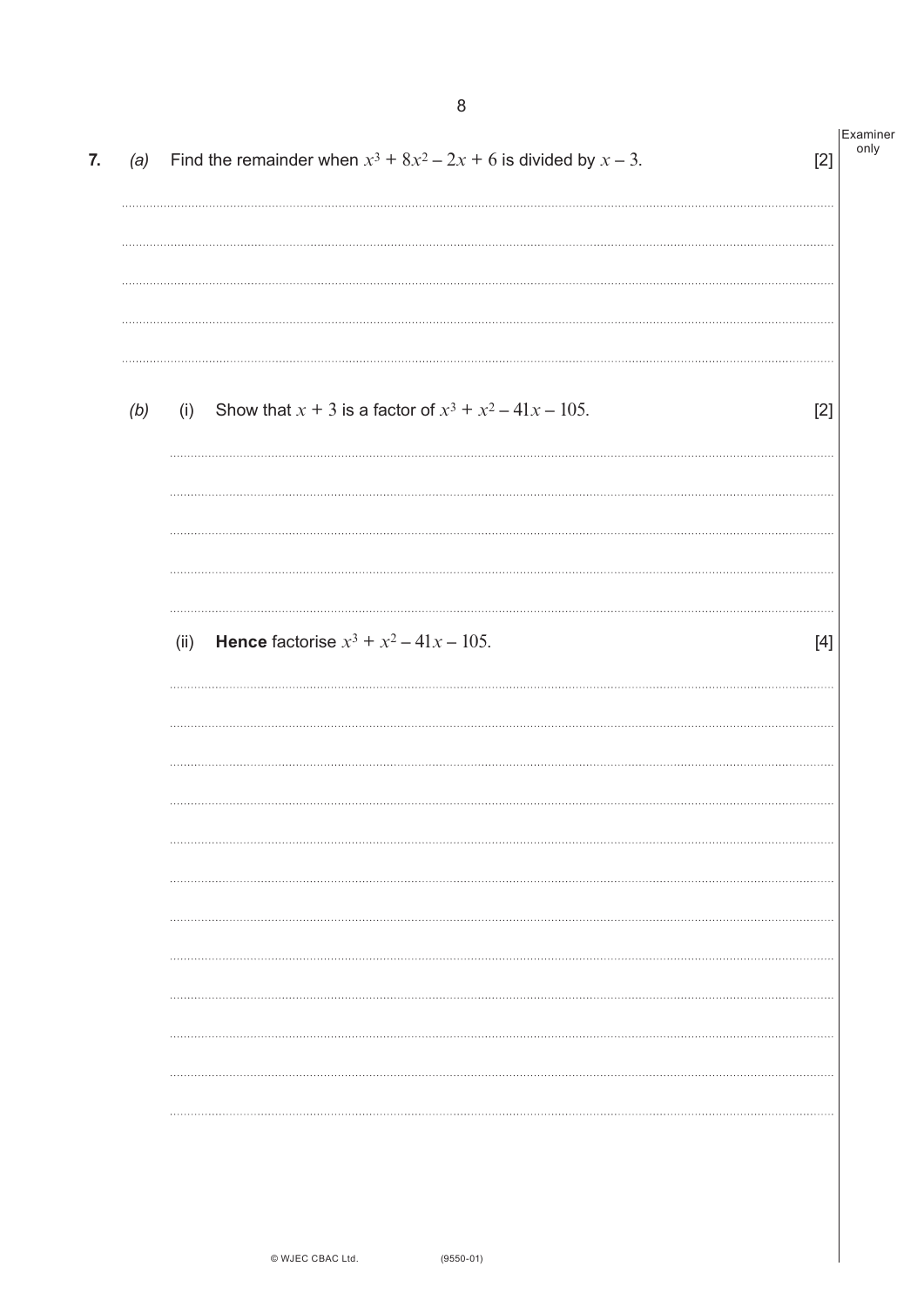| Find the coordinates and nature of each of the stationary points on the curve $y = 4x^3 - 3x^2 + 20$ . |       |
|--------------------------------------------------------------------------------------------------------|-------|
| You must show all your working.                                                                        | $[7]$ |
|                                                                                                        |       |
|                                                                                                        |       |
|                                                                                                        |       |
|                                                                                                        |       |
|                                                                                                        |       |
|                                                                                                        |       |
|                                                                                                        |       |
|                                                                                                        |       |
|                                                                                                        |       |
|                                                                                                        |       |
|                                                                                                        |       |
|                                                                                                        |       |
|                                                                                                        |       |
|                                                                                                        |       |
|                                                                                                        |       |
|                                                                                                        |       |
| .                                                                                                      |       |
|                                                                                                        |       |
|                                                                                                        |       |
|                                                                                                        |       |
|                                                                                                        |       |
|                                                                                                        |       |
|                                                                                                        |       |
|                                                                                                        |       |
|                                                                                                        |       |
|                                                                                                        |       |
|                                                                                                        |       |
|                                                                                                        |       |

© WJEC CBAC Ltd.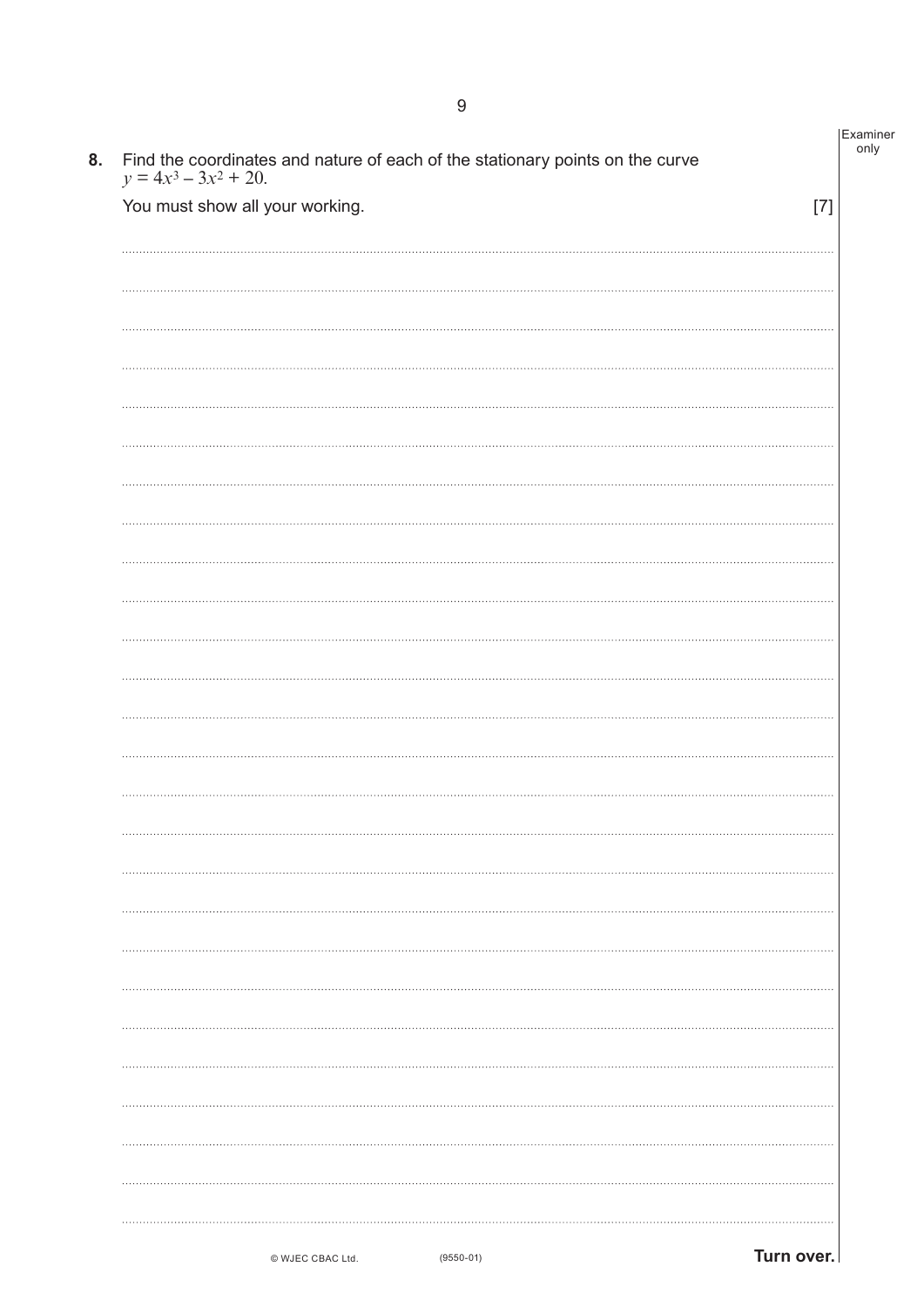| 9. | Do not use a calculator to answer this question.<br>You must show all your working.             | Examiner<br>only |  |
|----|-------------------------------------------------------------------------------------------------|------------------|--|
|    | Simplify $sin 60^\circ \times cos 60^\circ$ .                                                   | $[1]$            |  |
|    |                                                                                                 |                  |  |
|    |                                                                                                 |                  |  |
|    |                                                                                                 |                  |  |
|    |                                                                                                 |                  |  |
|    |                                                                                                 |                  |  |
|    | <b>10.</b> The coordinates of the points $F$ and $G$ are $(-4, 10)$ and $(8, 28)$ respectively. |                  |  |
|    | Calculate the length of the line FG.<br>(a)                                                     |                  |  |
|    | Give your answer in the form $m\sqrt{n}$ .                                                      | $[2]$            |  |
|    |                                                                                                 |                  |  |
|    |                                                                                                 |                  |  |
|    |                                                                                                 |                  |  |
|    | Find the gradient of the straight line that passes through points $F$ and $G$ .<br>(b)          | $[2]$            |  |
|    |                                                                                                 |                  |  |
|    |                                                                                                 |                  |  |
|    |                                                                                                 |                  |  |
|    |                                                                                                 |                  |  |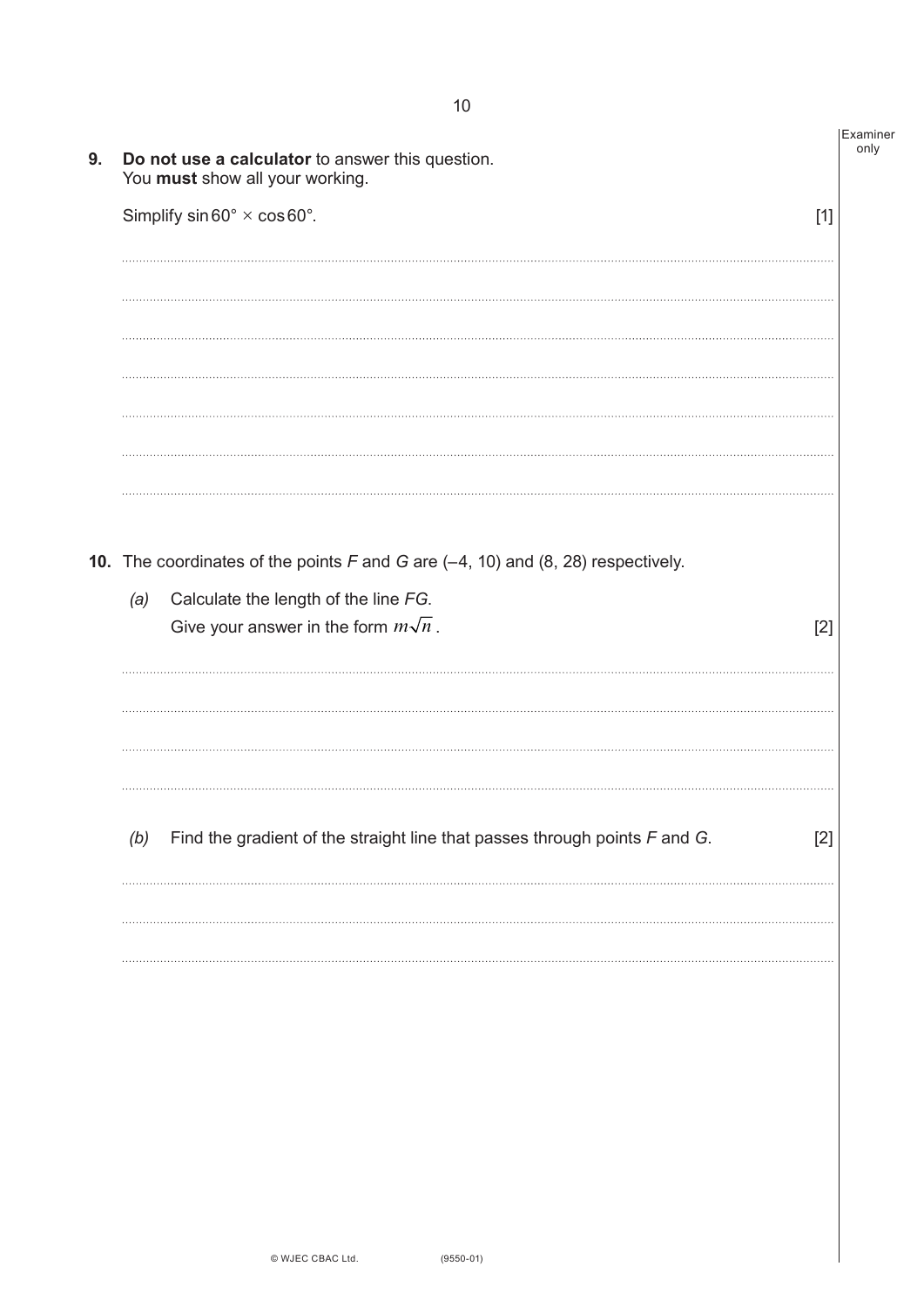| (c) | Find the equation of the straight line that;<br>passes through the mid-point of the line $FG$ , and<br>is perpendicular to the line $FG$ .<br>٠ | Examiner<br>only |
|-----|-------------------------------------------------------------------------------------------------------------------------------------------------|------------------|
|     | Express your answer in the form $ax + by + c = 0$ , where a, b and c are integers to be<br>found.<br>[6]                                        |                  |
|     |                                                                                                                                                 |                  |
|     |                                                                                                                                                 |                  |
|     |                                                                                                                                                 |                  |
|     |                                                                                                                                                 |                  |
|     |                                                                                                                                                 |                  |
|     |                                                                                                                                                 |                  |
|     |                                                                                                                                                 |                  |
|     |                                                                                                                                                 |                  |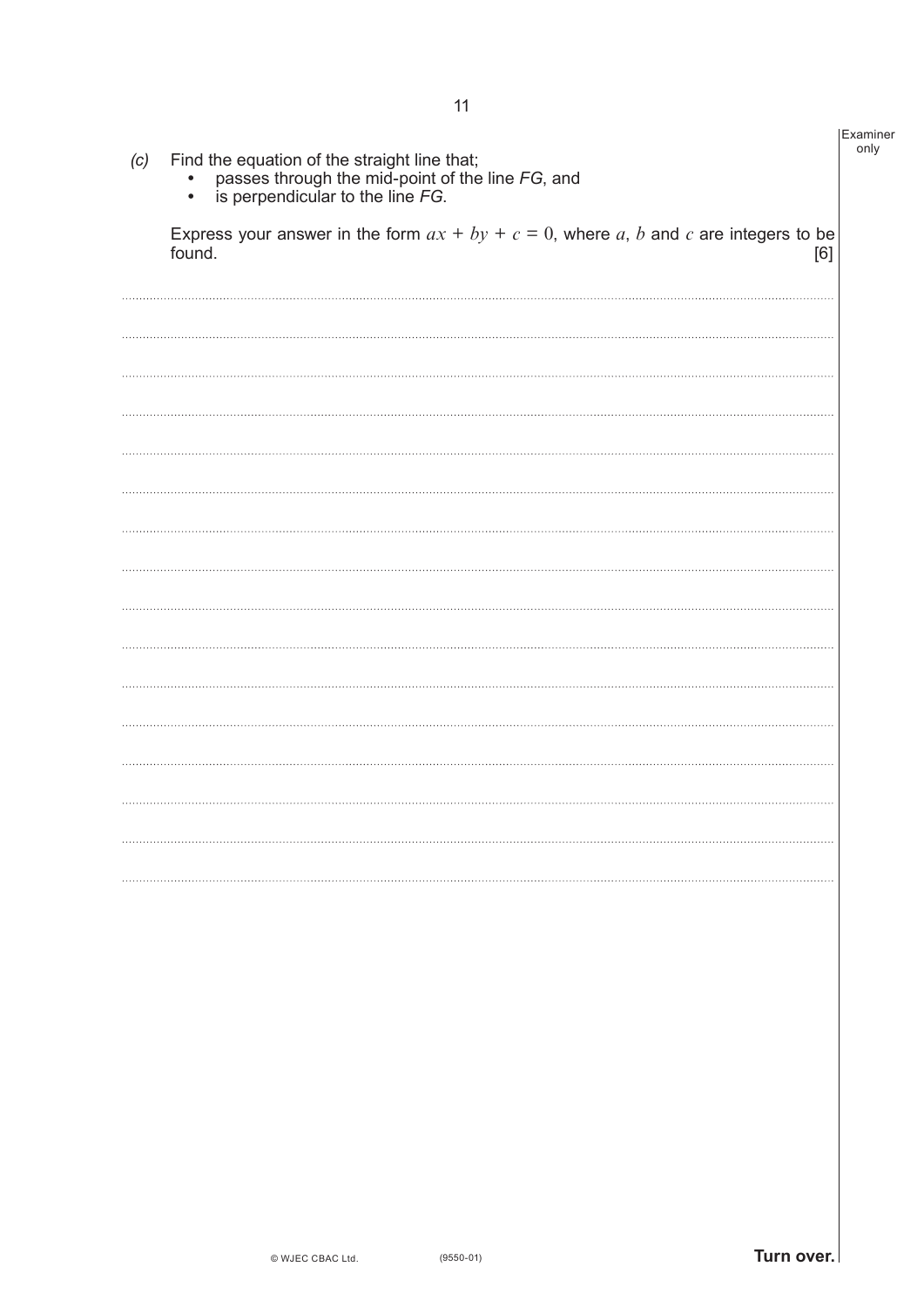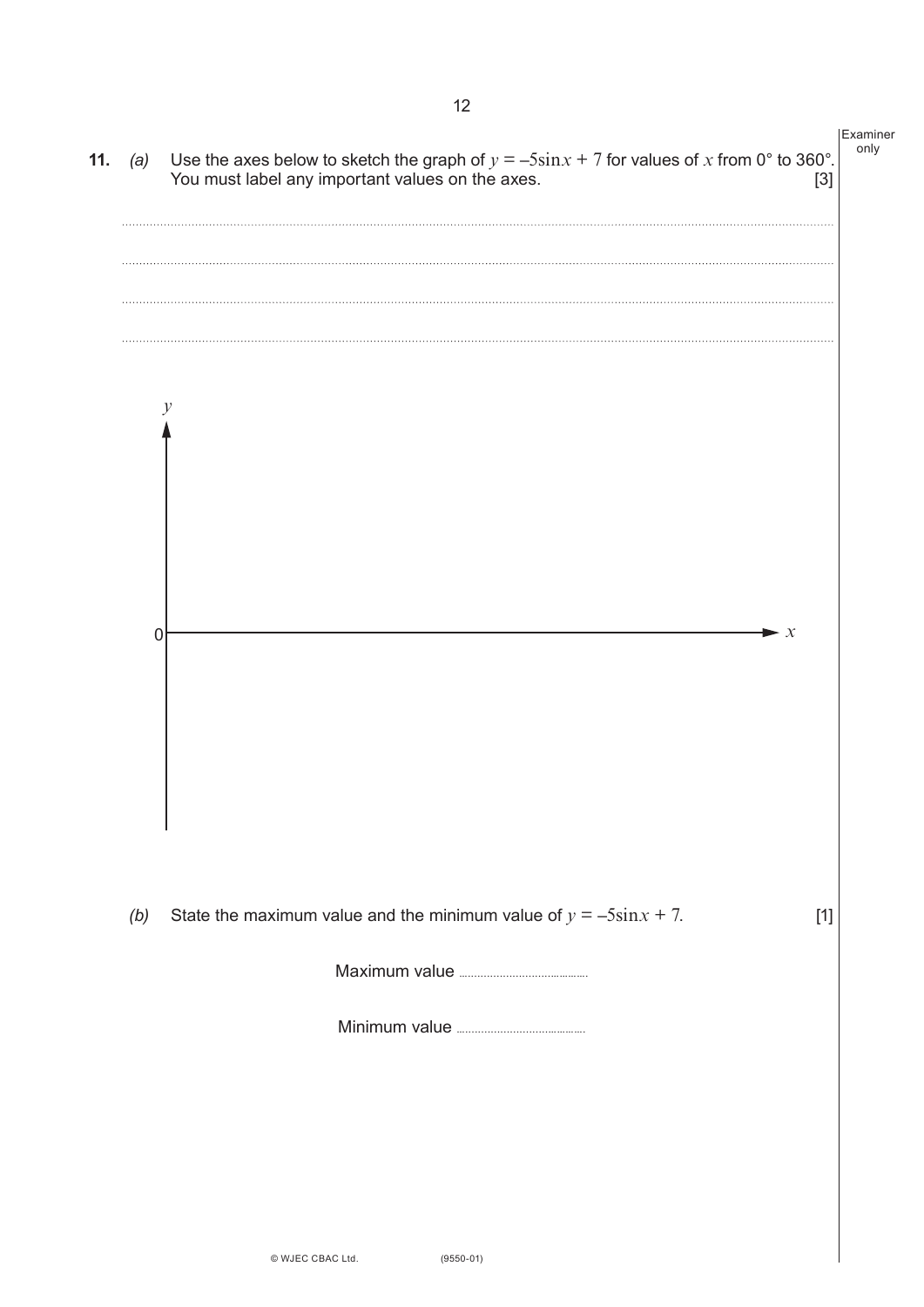|     | <b>12.</b> (a) Find $\frac{d^2y}{dx^2}$ when $y = 2x^8 + 4x^2 + 6$ . | Examiner<br>only<br>[2] |
|-----|----------------------------------------------------------------------|-------------------------|
|     |                                                                      |                         |
|     | (b) Find $\int (5x^4 + 3x^{-2} - \frac{2}{x^3}) dx$ .                | $[4]$                   |
|     |                                                                      |                         |
| (c) | Showing all your working, evaluate $\int_{2}^{3} (6x+10) dx$ .       | [5]                     |
|     |                                                                      |                         |
|     |                                                                      |                         |
|     |                                                                      |                         |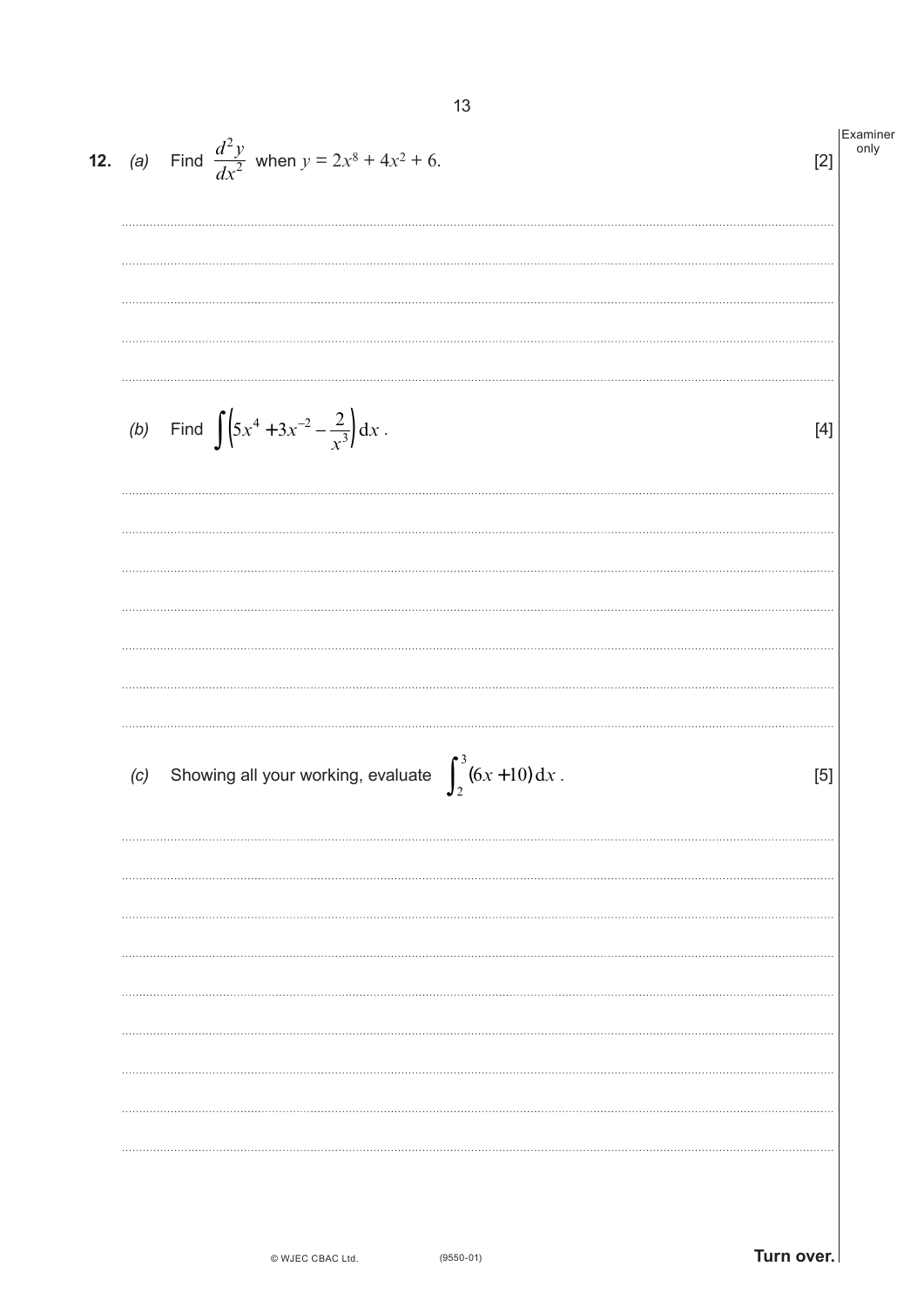| <b>13.</b> Find the equation of the tangent to the curve $y = 5x^2 + 7$ at the point where $x = 2$ .<br>Express your answer in the form $y = mx + c$ . | [6] |
|--------------------------------------------------------------------------------------------------------------------------------------------------------|-----|
|                                                                                                                                                        |     |
|                                                                                                                                                        |     |
|                                                                                                                                                        |     |
|                                                                                                                                                        |     |
|                                                                                                                                                        |     |
|                                                                                                                                                        |     |
|                                                                                                                                                        |     |
|                                                                                                                                                        |     |
|                                                                                                                                                        |     |
|                                                                                                                                                        |     |
|                                                                                                                                                        |     |
|                                                                                                                                                        |     |
|                                                                                                                                                        |     |
|                                                                                                                                                        |     |
|                                                                                                                                                        |     |
|                                                                                                                                                        |     |
|                                                                                                                                                        |     |
|                                                                                                                                                        |     |
|                                                                                                                                                        |     |
|                                                                                                                                                        |     |
|                                                                                                                                                        |     |
|                                                                                                                                                        |     |
|                                                                                                                                                        |     |
|                                                                                                                                                        |     |
|                                                                                                                                                        |     |

Examiner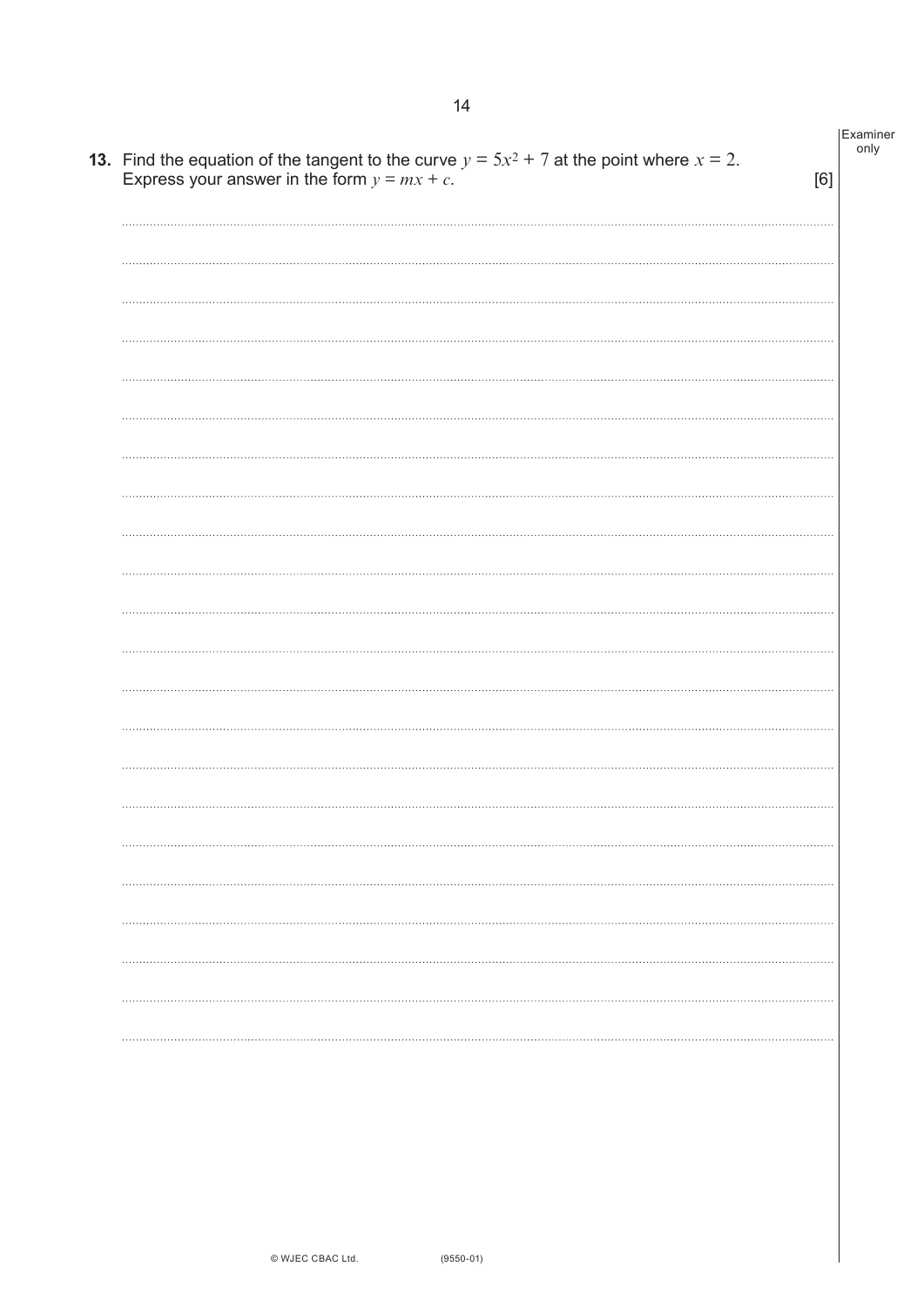| <b>14.</b> Find, using an algebraic method, the coordinates of the points of intersection of the curve $y = x^2 - 5x + 13$ and the line $y = 2x + 1$ . | Examiner<br>only |
|--------------------------------------------------------------------------------------------------------------------------------------------------------|------------------|
| You must show all your working.                                                                                                                        | $[4]$            |
|                                                                                                                                                        |                  |
|                                                                                                                                                        |                  |
|                                                                                                                                                        |                  |
|                                                                                                                                                        |                  |
|                                                                                                                                                        |                  |
|                                                                                                                                                        |                  |
|                                                                                                                                                        |                  |
|                                                                                                                                                        |                  |
|                                                                                                                                                        |                  |
|                                                                                                                                                        |                  |
|                                                                                                                                                        |                  |
|                                                                                                                                                        |                  |
|                                                                                                                                                        |                  |
|                                                                                                                                                        |                  |
|                                                                                                                                                        |                  |
|                                                                                                                                                        |                  |
| <b>15.</b> Do the points (7, 10) and (2, -5) lie on the curve $3y^2 - 5x^2 = 55$ ?<br>You must support your answer by showing all your working.        | [2]              |
|                                                                                                                                                        |                  |
|                                                                                                                                                        |                  |
|                                                                                                                                                        |                  |
|                                                                                                                                                        |                  |
|                                                                                                                                                        |                  |
| Turn over.<br>© WJEC CBAC Ltd.<br>$(9550-01)$                                                                                                          |                  |